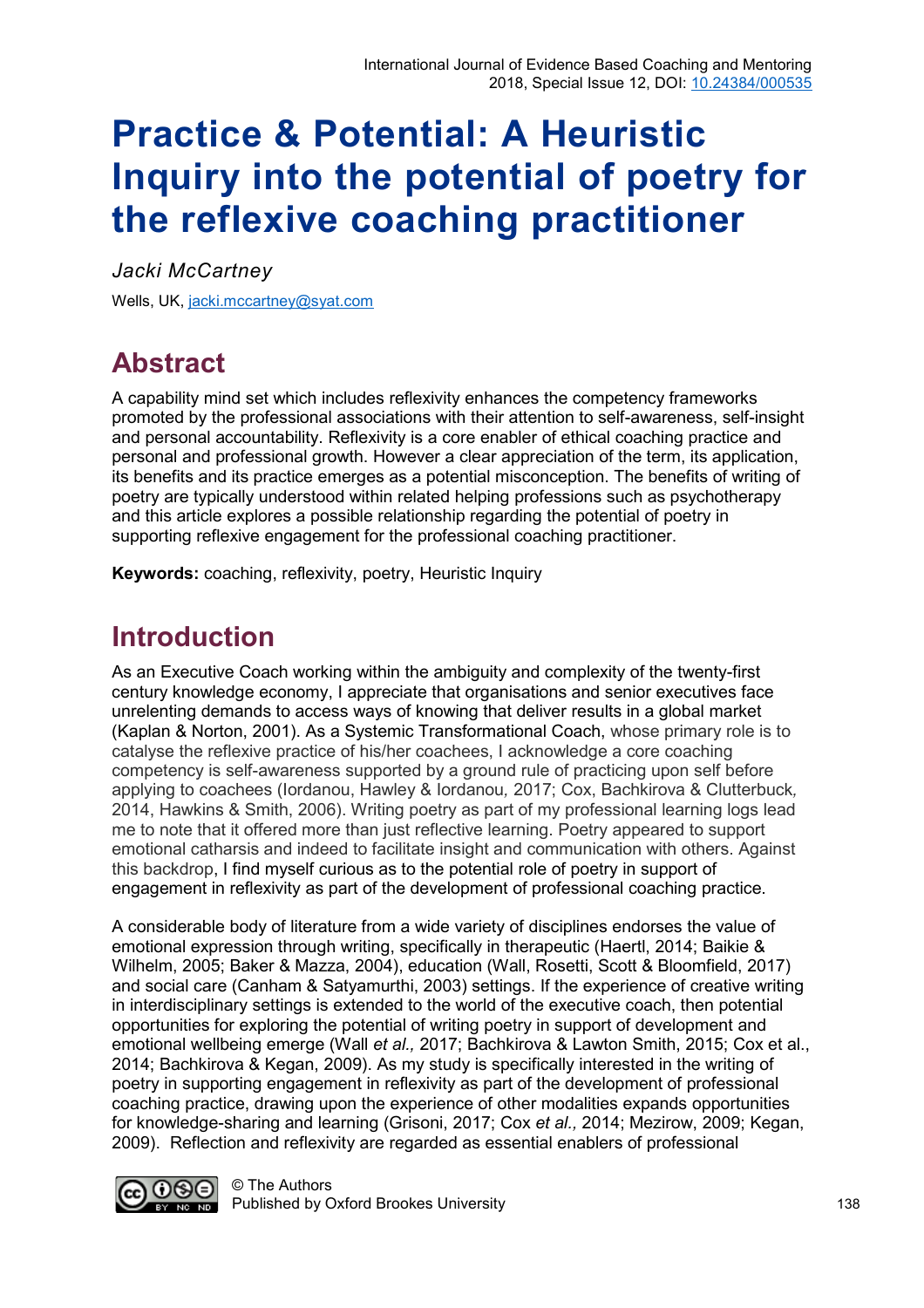development in the complex business of being a coach, with its demands upon the human aspects of the coach as a professional and human being (Iordanou et al., 2017; Bachkirova, 2016). Coaching may be considered as a dynamic process whereby the coach is supporting the coachee to embrace reflexivity in real time as they explore the coachee's lived experience, unconscious or practical limits to growth including established belief systems, influence(s) and options going forward (Iordanou et al., 2017; Cunliffe, 2002). The value of the coach practitioner engaging with reflexive practice is rooted in concerns for awareness and accountability for self, whilst addressing potential limitations to personal growth, considering options and choices and proactively optimising supervision (Bachkirova, 2016; Bachkirova & Lawton Smith, 2015). It appears that from a developmental coaching perspective, poetry might offer a route into reframing the conscious and exploring the unconscious, whether by creating personal verse or reading the poetic work of others (Grisoni, 2017; Bachkirova, Jackson, Gannon, Iordanou & Myers, 2017; Canham 2006; Whyte, 1994). Poetry affords a platform for interpretation and sensemaking, transformation and choice (Grisoni, 2017; Morgan, 2010; Canham, 2003; Whyte, 1994). Additionally, poetry can facilitate the identification and unlearning of established patterns and limits to growth and redefining a way of being in role, in team, in the organisation and the wider community (Grisoni. 2017; Hawkins, 2015; Morgan, 2010).

This study, embracing a Heuristic Inquiry (Moustakas, 1990) methodology, considers the experience of seven co-researchers who were invited to review their own experience of selfcoaching and self-leadership (Cunha, Pacheco, Castanheira & Rego, 2015) in order to explore how this impacted upon personal development and coaching practice (Bachkirova, 2016). As the primary methodology, Heuristic Inquiry (Moustakas, 1990) is supported by a Heuristic Self Search Inquiry, (Sela-Smith, 2002) attending to poetry written by the researcher in a time limited sphere.

## **Methodology**

Qualitative research with its orientation towards people, human experience and the world in which we live, appeared congruent with a research question rooted in similar considerations (Patton, 2014). Phenomenology with its orientation towards exploring how human beings perceive, construct, interpret and make sense of lived experience to reveal a deeper sense of essence and meaning supported my research interest. With Heuristic Inquiry (HI – Moustakas, 1990) as the primary methodology supporting my research question the focus was upon capturing the essence of the lived experience of those taking part (Moustakas, 1990).

As a methodology in the phenomenological tradition, HI supports an aspiration to make a contribution to the coaching profession since like coaching, HI benefits from the researcher being conscious of personal thoughts, actions, feelings and behaviour, during and post practice (Bachkirova, 2016). Additionally, HI is concerned with the development of the researcher as a participant within the research process implying reflexive consideration of and accountability for self throughout. Reflexivity might be considered the illumination, revelation and distillation of self within an experience. Such consideration supports selfawareness, insight, learning, growth and wellbeing – each a vital principle within coaching and HI (Wall *et al.,* 2017; Iordanou *et al.,* 2017; Bachkirova, 2016, Moustakas, 1994).

One of the criticisms levied at HI, is the ambiguity of the researcher role whether as researcher or as participant and the challenges which this might present in distilling interest and focus. Such criticism attends to the nature and degree of personal transformation available to the researcher arising from a tension in roles throughout the Hi process

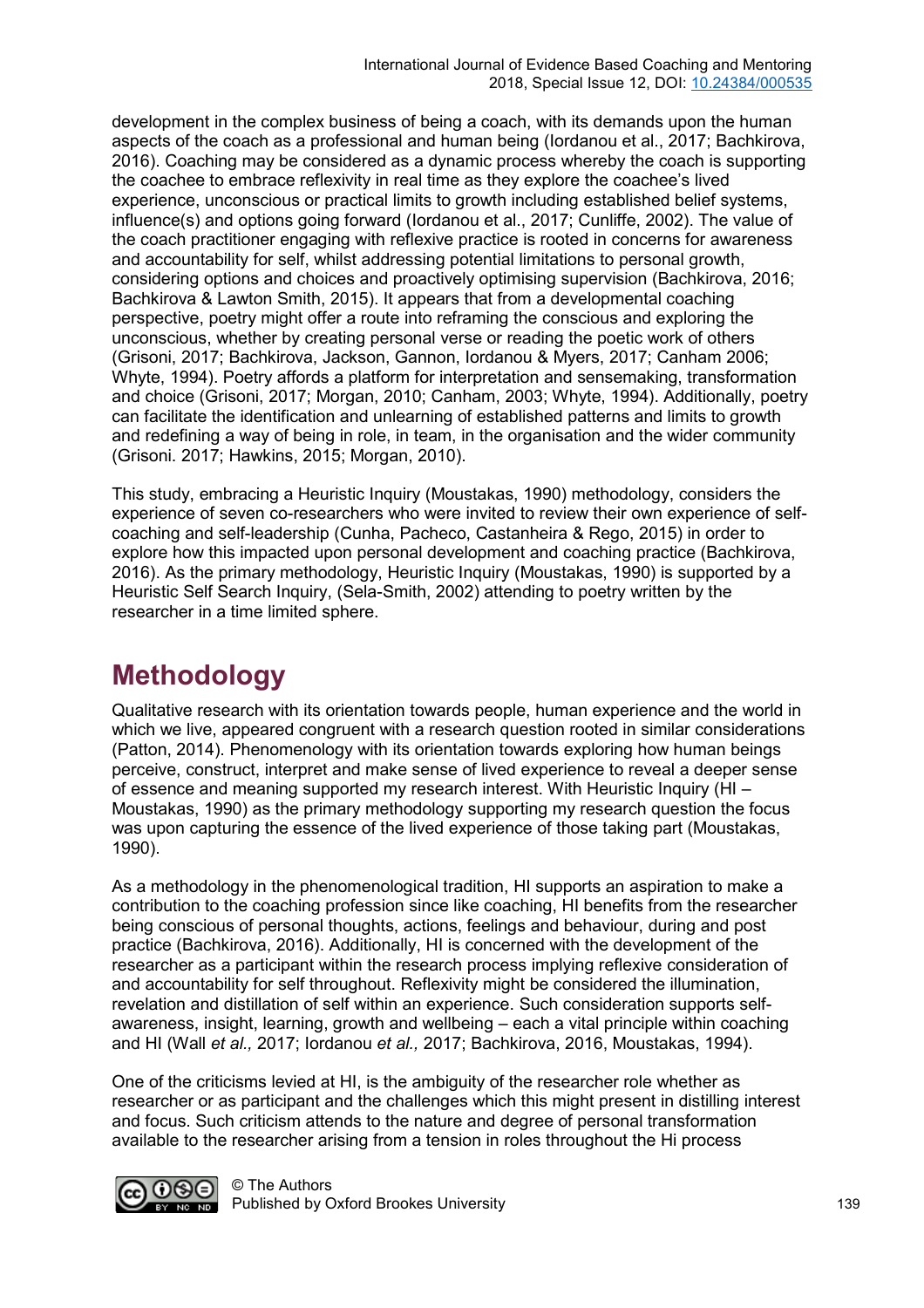(Ozertugrul, 2015). To address this concern and also reflecting my own interest to directly and unambiguously embrace my experience, emotions and development reflected in my poetry, I chose to embrace Heuristic Self Search Inquiry (HSSI - Sela-Smith, 2002). Such an approach brought two additional benefits –the opportunity to distinguish between myself as a reflexive researcher and myself as an active participant and the opportunity to make a methodological contribution through the interweaving of data analysis from each methodology into emergent findings and ultimately a cohesive whole. Such an approach reflected an up-to-date appreciation of the intersubjectivity of self as a researcher with participants and as a unique and distinct participant within the research process (Cunliffe, 2016). Whilst HI and HSSI are typically presented as linear processes, in reality each was highly dynamic, recursive and challenging throughout.

Each CR received a formal invitation to attend a voluntary workshop focused upon exploring what constitutes poetry and to participate in a two-stage process:

- A one-to-one in-depth, semi-structured 90-minute interview to explore individual approaches to reflexive practice and to invite CRs to engage with the creation of poetry as a means of reflexive practice over a 2/3-month period to explore the impact on personal development and coaching practice.
- A final one-to-one in-depth, semi-structured 90-minute interview to explore CRs' experience and to consider any emergent issues from the first interview and/or a voluntary poetry creation workshop.

As part of the HI process, CRs, each assigned a gender specific pseudonym to support anonymity, were invited to embrace a poetic writing task that included the opportunity to embrace reflexivity as a process and to write poetry as an associated task. Critically, in accordance with an HI approach, the researcher expressed an interest that focuses upon the essence of each co-researcher's experience as opposed to any judgement with respect to poetic musings or reflexive practice (Moustakas, 1990).

HI data analysis was embraced using thematic analysis, which supported an inductive and creative approach to the decomposition, reconstruction and reframing of CR data (Braun & Clarke, 2006; Patton, 2014). Reviewing and interpreting CR transcriptions sought to identify patterns, amongst the key messages and observations within individual CR interviews, which were in turn cross-referenced with those from other CRs. Mind mapping, with notes based upon earlier coding and word clouds enabled the dynamic discovery of *'important patterns, themes and interrelationships'* (Patton, 2002, p.41). A significant amount of data emerged from HI, HSSI and my reflexive diary so considerations of disciplined, repeatable data organisation, supported by a methodical approach to each data source were vital for rigour, integrity and transparency.

Immersion into my CR data followed HI principles, extended by analysis of my poetry following HSSI principles. Such a disciplined and recursive approach supported incubation of the data and the identification of unique themes (first-order) within each methodology, which were individually explored through four specific lenses to emerge from my HSSI data analysis (Cunha *et al.,* 2015). This brought forth additional perspectives and insights which lead to the development of key themes (second-order) within each methodology (Cunha *et al.,* 2015). Weaving different strands of knowledge together or '*plaiting*' (Sale, 2016, p.220) as a combined whole supported the development of a set of integrated (aggregate) themes (Cunha *et al.,* 2015).

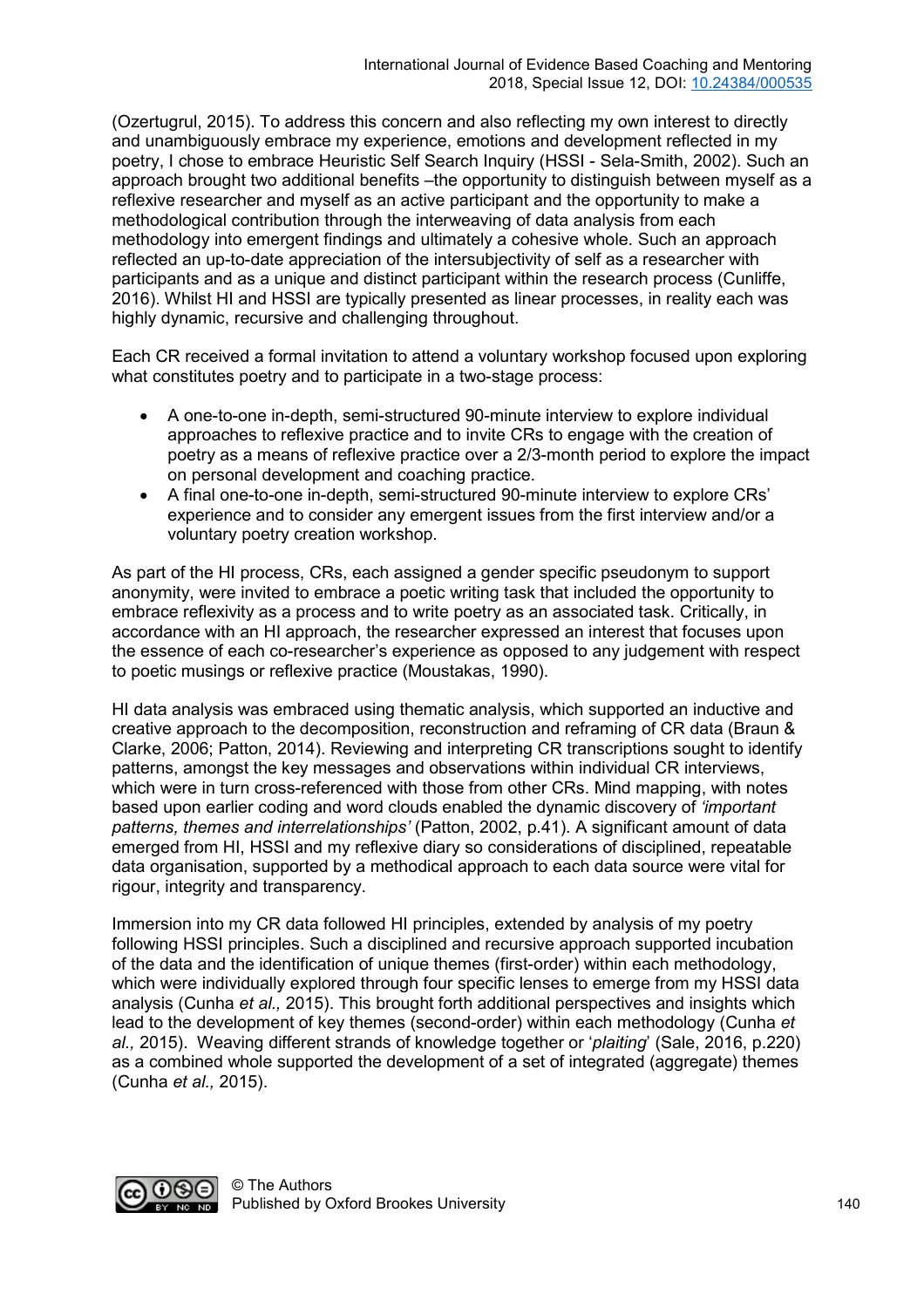

#### *Diagram 1: Integrating HI & HSSI processes & themes*

A non-linear and recursive process such as either HI or HSSI is individually messy and collectively stressful, so framing the emergent themes within the context of responding to the research question emerged as a vital consideration at every stage of the data analysis process. Embracing reflexivity throughout was vital to the integrity and trustworthiness of the research and myself as a researcher. Acknowledgement of the important role of my subconscious and conscious processes of self-dialogue trusting that which is tacitly known and intuitively embraced and protecting emergent thoughts and ideas at every stage of the HI and the HSSI process, was vital, given the dynamic nature of the engagement (Polyani, 1964). Similarly, embracing considerations of time and space, revisiting my research question whilst sustaining and retaining the integrity of my worldview and my philosophical paradigm impacted at every stage of the potential emergence of the unknown within the context of emergent knowledge. Working with the dynamic relationship and interplay between and amongst these elements was highlighted and reflected in the integrated process and outcomes (Cunliffe, 2016). My creative uses of tables, diagrams and colour supported the management and synthesis of data, the integration of thinking and the enrichment of my research process whilst reflecting the totality of my personal and professional being.

### **Findings**

A wealth of data emerged from interviews, interview transcriptions, email exchanges, the cancellation of the poetic workshop, my HSSI poetry considerations and my reflexive practice (table 2). From this data three integrated themes emerged which are explained in this section.

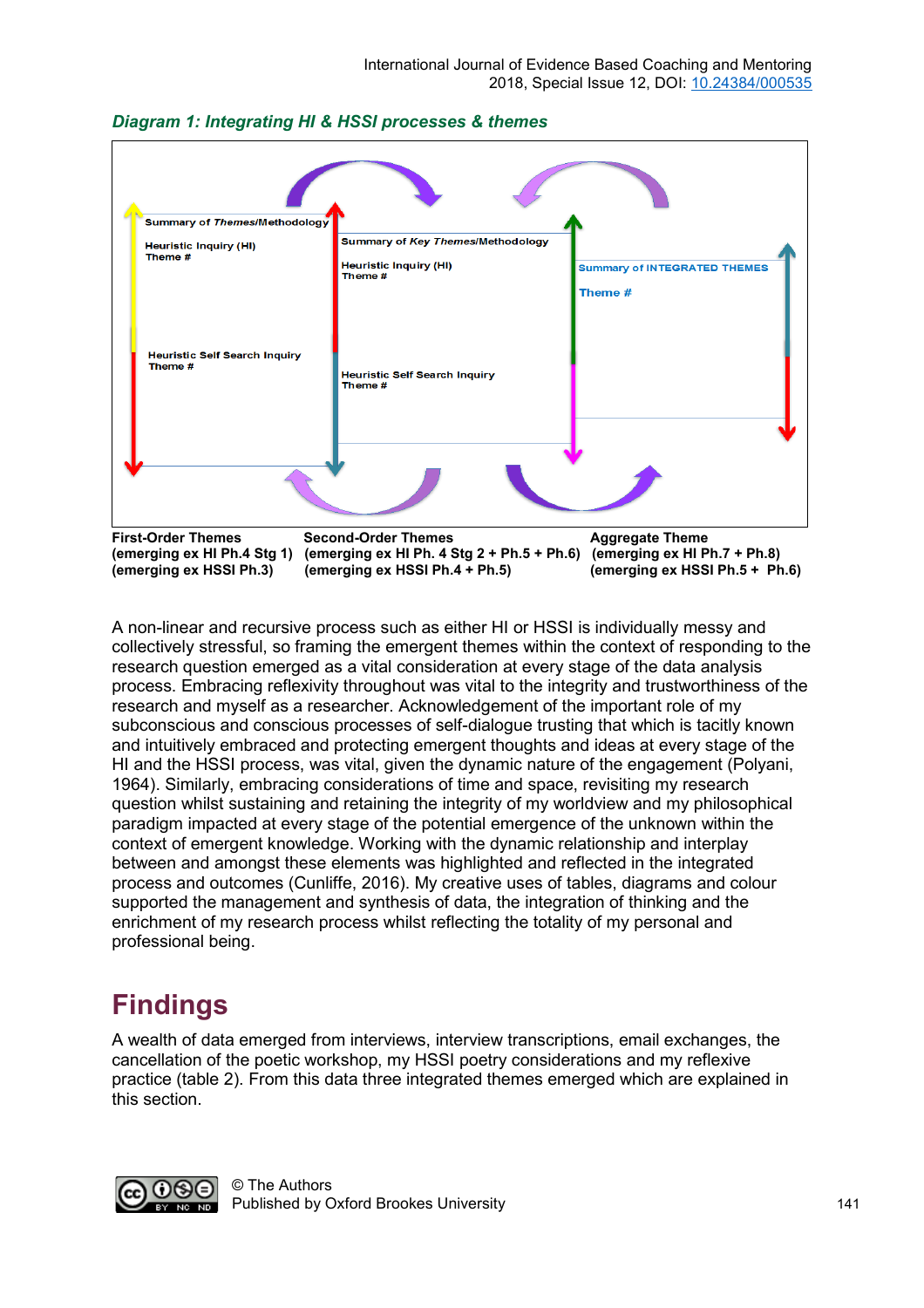| Heuristic Inquiry (HI) -                                                              | <b>JMM Reflexive Practice</b>                                          | <b>Heuristic Self Search Inquiry</b> |
|---------------------------------------------------------------------------------------|------------------------------------------------------------------------|--------------------------------------|
| <b>CR</b> data only                                                                   |                                                                        | (HSSI) - JMM data only               |
| <b>CR Interviews x 14</b>                                                             | 1 <sup>st</sup> round reflexive logs x 14                              | <b>JMM</b> Anthologies x 3           |
| $(7 \text{ CRs} \times 90 \text{ minutes} \times 2)$<br>interviews each) (Typically 9 | $\alpha$ (each log my reflexive response<br>to individual interview or | (Titles x 101)                       |
| pages of A4 per interview)                                                            | transcription)                                                         | (Chapters $x$ 6)                     |
|                                                                                       |                                                                        |                                      |
| <b>Integrated Summary</b>                                                             | <b>Integrated Summary</b>                                              | <b>Integrated Summary</b>            |
| of above                                                                              | of above                                                               | of above                             |
| <b>Transcriptions</b> x 14                                                            | $2nd$ round interviews x 14                                            | Poems $\#101$                        |
| (21 hours of material)                                                                | (each log my reflexive response<br>to individual interview or          | Verses $\#459$                       |
|                                                                                       | transcription)                                                         | Words #11515                         |
| <b>Integrated Summary</b>                                                             | <b>Integrated Summary</b>                                              | <b>Integrated Summary</b>            |
| of above                                                                              | of above                                                               | of above                             |

#### *Table 1: Data Sources*

**The Coach as an Individual** emerges as one of the integrated themes from my HI and HSSI research and considers the individual coach's personal accountabilities for personal and professional standards within a complex helping and unregulated profession (Iordanou *et al,* 2017; Bachkirova, 2016). This integrated theme draws upon first and second-order themes to emerge from my HI and HSSI data as reflected in diagram 3. This integrated theme attends to personal and professional growth, enrichment of a professional capability mindset drawing upon reflexive capability, experience and knowledge with personal accountability for self-care, learning and growth (Bachkirova & Lawton Smith, 2015; Bachkirova, 2015; Cox *et al.,* 2014). The theme evolves from consideration of the individuality of the coach and the responsibilities/professional accountabilities which this carries in terms of personal being, personal development and personal growth as a coach practitioner.

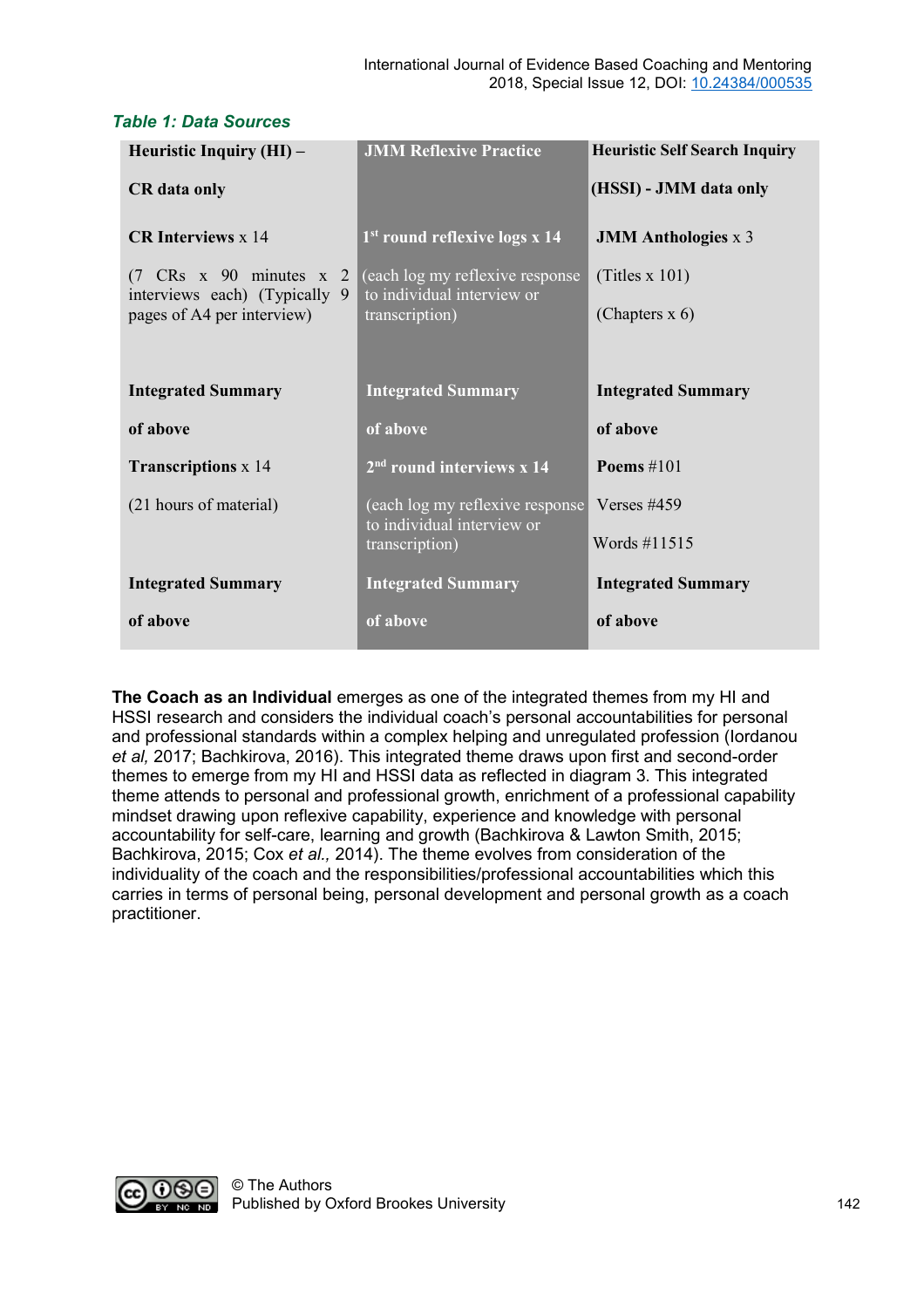

#### *Diagram 2: The Territory of the Coach as an Individual theme*

Many of my CRs are carrying multiple professional identities, such as head of department or business owner alongside that of coach, which may be relevant for personal accountability, wellbeing and development (Petherick, 2016). There may be a gap between an ideal model of coaching as a profession in which people have high levels of self-awareness, a duty of self-care and development and a clear sense of personal and professional identity versus a complex reality in which people are juggling multiple roles, in a time-pressured, emotionally challenging, nuanced reality of '*accelerated madness'* (Gina). It is within such a reality that the importance of the coach looking after self and holding self to account appears vital. Cunliffe and Coupland (2012) suggest making sense of personal complexity is driven by a need for plausibility and rationality and is key in shaping identity and personal narrative since it enables people to realise their role, contribution, position and uniqueness in a world of ambiguity and uncertainty.

The potential for embracing a strategic and considered approach to development in support of self-leadership and ethical coaching practice emerges as an important aspect of the individual coach's professional and personal practice. Hawkins and Smith (2010) position supervision as a key enabler of personal professional development, however the purpose and experience of supervision was varied, with some regarding reflexivity as *"absolutely about supervision"* (Faye). Many CRs, particularly those who are self-employed, reflected an opportunistic, incremental, self-directed approach to development with Katie indicating "*a lot of the learning that I do is fast … quick… when I have got a minute, I am using social media to find something of interest".* 

At a tactical level, assimilation of reflexive practice as an ongoing part of the coach's personal and professional way of being might support and inform self-discovery and selfleadership. Writing, creatively and poetically, is evidenced as offering potential to reconcile day to day personal dilemmas alongside emotional and relational needs (Whyte, 1994) – the

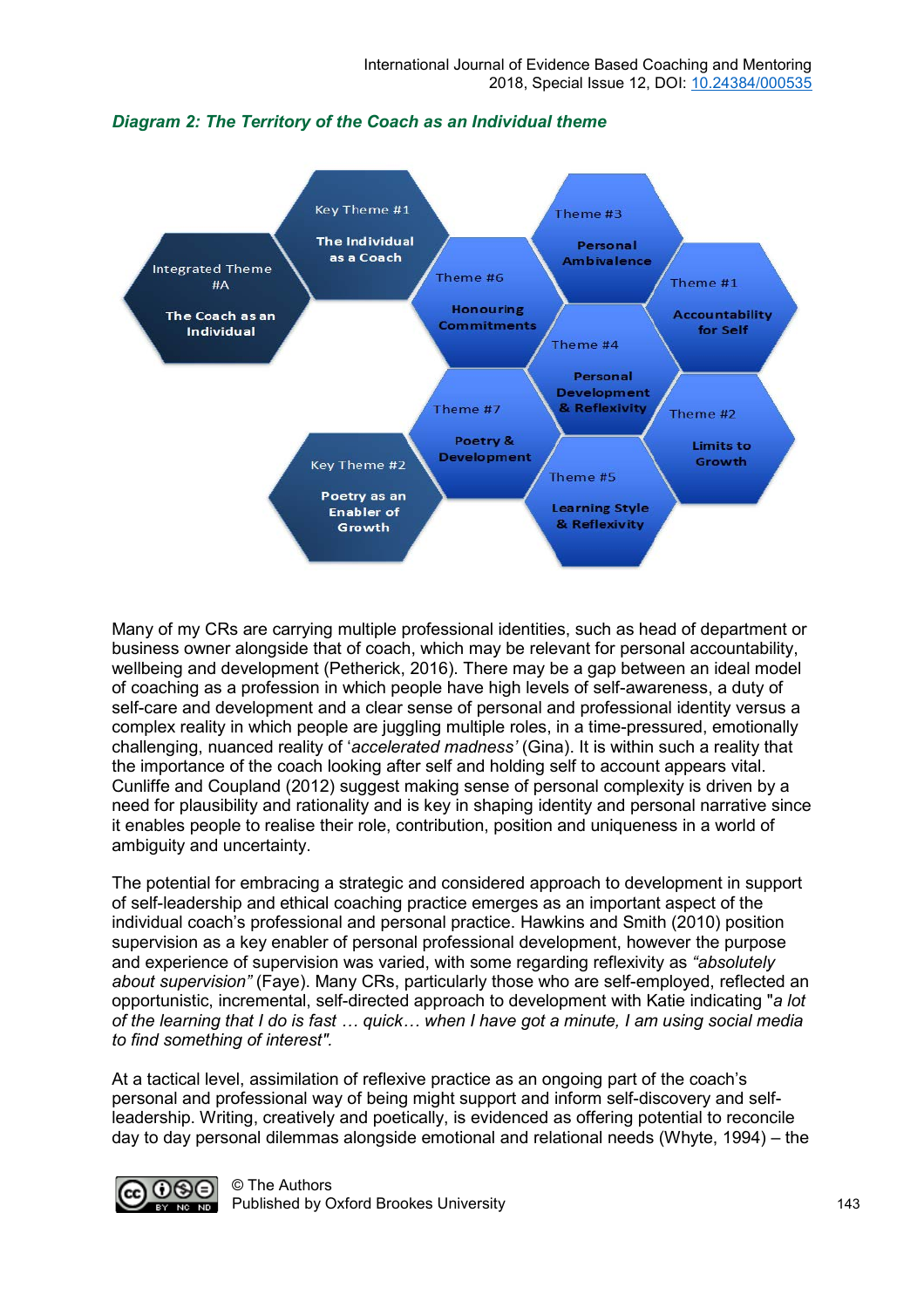challenge appears to lie with individuals prioritising time and space for self to promote personal wellbeing and enable the subconscious to come to the fore. This in turn requires self-confidence, curiosity and a focus upon growth.

All my CRs were initially highly motivated to engage with the poetic writing task but the 'busyness' of personal and professional life impacted upon self-directed choice whether to engage and in what form (Cox *et al.,* 2014). Polly was typical when she indicated "*I'm going to say that I don't find time to do it* (reflexivity) *…. I would like to find time to put things down on paper".* 

As a researcher, I found myself curious to understand the tension between agreeing in principle to do something and honouring this agreement. As a coach, in such circumstances, we might typically challenge or explore further to garner learning for both parties but as a researcher in a voluntary research process where the CR has the opportunity to withdraw at any point, a key difference emerges in role and power. Writing in any form demands discipline, supported by a sense of safety, self-confidence and non-judgement (Davidson & Schwarz, 2011). Despite the emphasis of my research and curiosity attending to the essence of individual experience in writing poetry in support of personal reflexive practice and personal development and growth, for the majority of my CRs, such assurance did not overcome other priorities or perhaps support the challenge of doing something new or differently (Davidson & Schwarz, 2011). Katie expressed a sentiment which might resonate with many, stating that "*If I have to do stuff that I don't like, that's not my happy place."* If coaching is about learning and learning carries its own growth pains, then a potential limitation to growth emerges (Bachkirova & Kegan, 2009; Senge, 1990). It is possible that in the face of '*a disruptive form of writing'* (Grisoni & Page, 2015, p.109), people despite their best intentions, in the reality of the task, encountered some sort of resistance. As a researcher, I respect the choice of individual CRs and believe it draws focus upon the individuality of the coach, in being and approach, whilst highlighting notions of personal accountability and growth alongside the importance of supervision. It is for the individual coach to hold self to account for personal and professional development, praxis of reflexivity, alongside considerations of self-deception, wellbeing and growth (Iordanou *et al.*, 2017; Wall *et al.*, 2017; Bachkirova, 2016).

**Reflexivity, Poetry & Growth** similarly emerges as an integrated theme from my HI and HSSI research and considers a potential relationship between poetry and reflexivity, bringing forth a potential contribution to personal development and growth, whilst seeking to contribute to professional coaching practice. This integrated theme draws upon first and second-order themes to emerge from my HI and HSSI data as demonstrated in diagram 4. This integrated theme reflects an inherent assumption as to the role of reflexivity in enhancing self-awareness as part of personal and professional development.

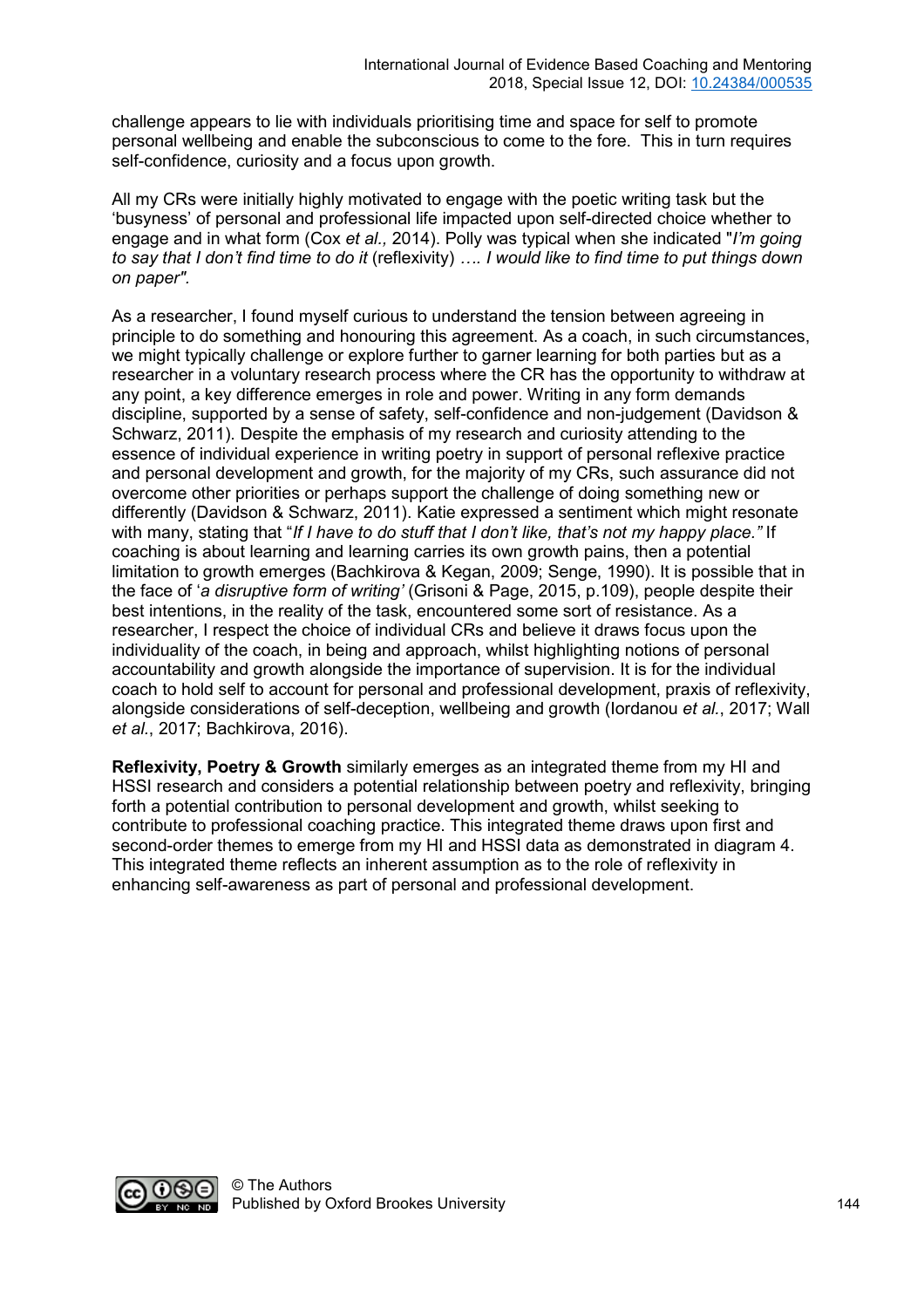



My CR interviews revealed an appreciation of the term 'reflexivity' but highlighted a lack of coherence in terms of definition and importance, the relationship with reflection or coherent and consistent application and practice. Lucas summed up these sentiments, indicating "*I don't really know what you mean by reflexivity. But certainly, reflection is a crucial part of my experience"* 

The importance of reflexive practice within coaching is typically positioned by academics as an enabler of ethical maturity and growth so a lack of coherence and differentiation carries potential consequences for growth, application and practice (Iordanou *et al*., 2017; Bachkirova, 2016; Mezirow, 2009; Kegan, 2009).

Writing poetry starts with observation and connectivity, attending to relationships with self and the outer world. Being open and receptive supports deep reflection and sensitivity to self, supported by intense scrutiny and personal challenge as to where the emotion is coming from internally and what has triggered the emotion externally, prior to finding the words that do justice to the observations and sentiments (Briggs, 2012; Canham & Satyamurthi, 2003). My CRs' interest in poetry appears focused upon the sensemaking opportunity identified by Morgan (2010), with an intuitive perception of benefits to the reader as *"help to see the brighter side"* (Charles) or as for Gina, forging connections over the generations (Windle, 1994): *"I didn't know my great grandfather but my grandmother … keeps citing him.*" Some CRs were using the poetic works of others as *"a starting point"* for coach development. Unifying the reflexive process with the poetic process or other form of personally selected creative expression emerges as an opportunity for a richer, nuanced consideration of and learning about self and self in relation to others which reflects the unique voice of the author.

Jade noted the development opportunities afforded by writing poetry in several areas, including personal development "*it was making sense of what was going on for me",*

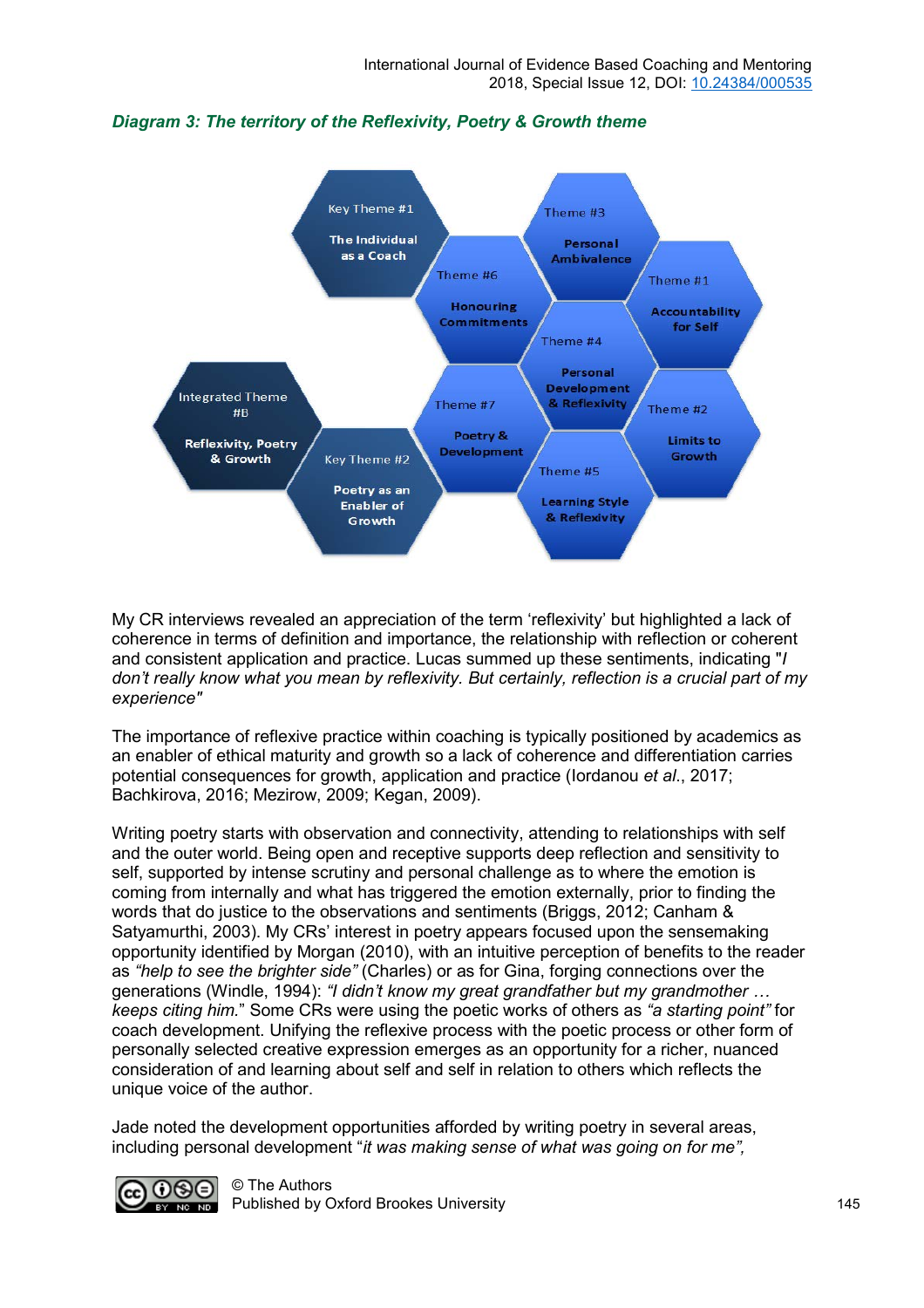relationship development *"poetry …can be just fun … it's cemented another web of connections between us"* and coachee development *"I can imagine writing a poem to my client … and I know she would…receive it in the spirit that I sent it."*

Cox *et al.* (2014) suggest coaching offers potential, with a focus upon learning, relationships, communication and feedback; it appears that poetry in support of reflexivity may afford similar opportunity. Like coaching, development, and growth, reflexivity and creative expression may not always be comfortable since each explores and reveals the unknown and the unfamiliar (Bachkirova & Kegan, 2009; Canham 2003). As an arts-based approach, using poetry with clients carries implications for professional identity (Cunliffe & Coupland, 2012) with the potential risk of being perceived as *"flaky"* (Jade), since *'poetry is its own little engine of complex meanings'* (Morgan, 2010, p.12). Poetry, like coaching may reveal and challenge the tension between the rational and the emotional in organisational life and the coachee, bringing opportunity and responsibility to the professional coach to support through a personal appreciation of preference, options and choices (Bachkirova & Cox, 2007; Whyte, 1994).

Cunha et al., (2015, p.17) suggest *'conducting … reflexive work is no simple task'* and is challenging and emotional. To address such concerns, my CRs appear to demonstrate selfknowledge and self-awareness whilst developing strategies for self-management that may be viewed as acceptance or perhaps a defence against the pain and challenge of personal change, even when known to be harmful to self (Bachkirova & Kegan, 2009; Sela-Smith, online). For coaches, such awareness but lack of attention may be a form of self-deception if considering potential implication(s) for self and one's practice, since *'this is also what coaching practitioners aim to achieve for their clients in relation to their life and practice'*  (Bachkirova, 2015, p.145)*.* Cunliffe and Coupland (2012) highlight the importance of selfidentity within the construction of sensible personal narrative and within this context, tensions might be detected when considering CR data. This might include denial, rationalisation or acceptance of personal discomfort and challenge as part of one's narrative or denying one's own capability to address, heal or learn from such engagement, as highlighted by various CRs. If attending to self, such ideas may offer opportunities for personal development (Bachkirova,2016).

For those CRs such as Gina, who used this research to engage reflexively with themselves and their practice, through poetry or some form of creative expression, it brought forth individual awareness whereby "*Writing in a way is one way to connect to 'what am I feeling…'."* (Haertl, 2014; Mazza, 2006). Gina's personal observation reflects reflexive consideration with the potential for transformative change (Kegan, 2009).

Similarly, Jade wrote a poem about a specific lived experience in May: *"where I was in the pain of the emotional experience*." Revisiting the poem in July*,* Jade was *"writing more from a distance – I could see myself in this situation as opposed to being inside it."* For Jade, such an approach appears to have afforded perspective and insight, whilst writing and when revisiting later and notes the power of the unconscious, commenting, *"that was captured almost presciently in the poem*". For Jade, poetry forges links between *"imagination and intuition"* and between people as she shared poetic examples rooted in family, friends, and clients supporting connection, feedback and communication whilst deepening relationships.

In contrast, Polly, struggling with the form and structure of poetry found *"I was shooting myself back to schooling"* and whilst acknowledging *"that in itself is saying something",* her experience appeared to be different. "*None of it was particularly new"* nor the reflective space particularly desirable as she weighed up the challenge and decided "*I don't need this"*  since *"it wasn't deepening either personal reflectiveness or thoughts about the client* 

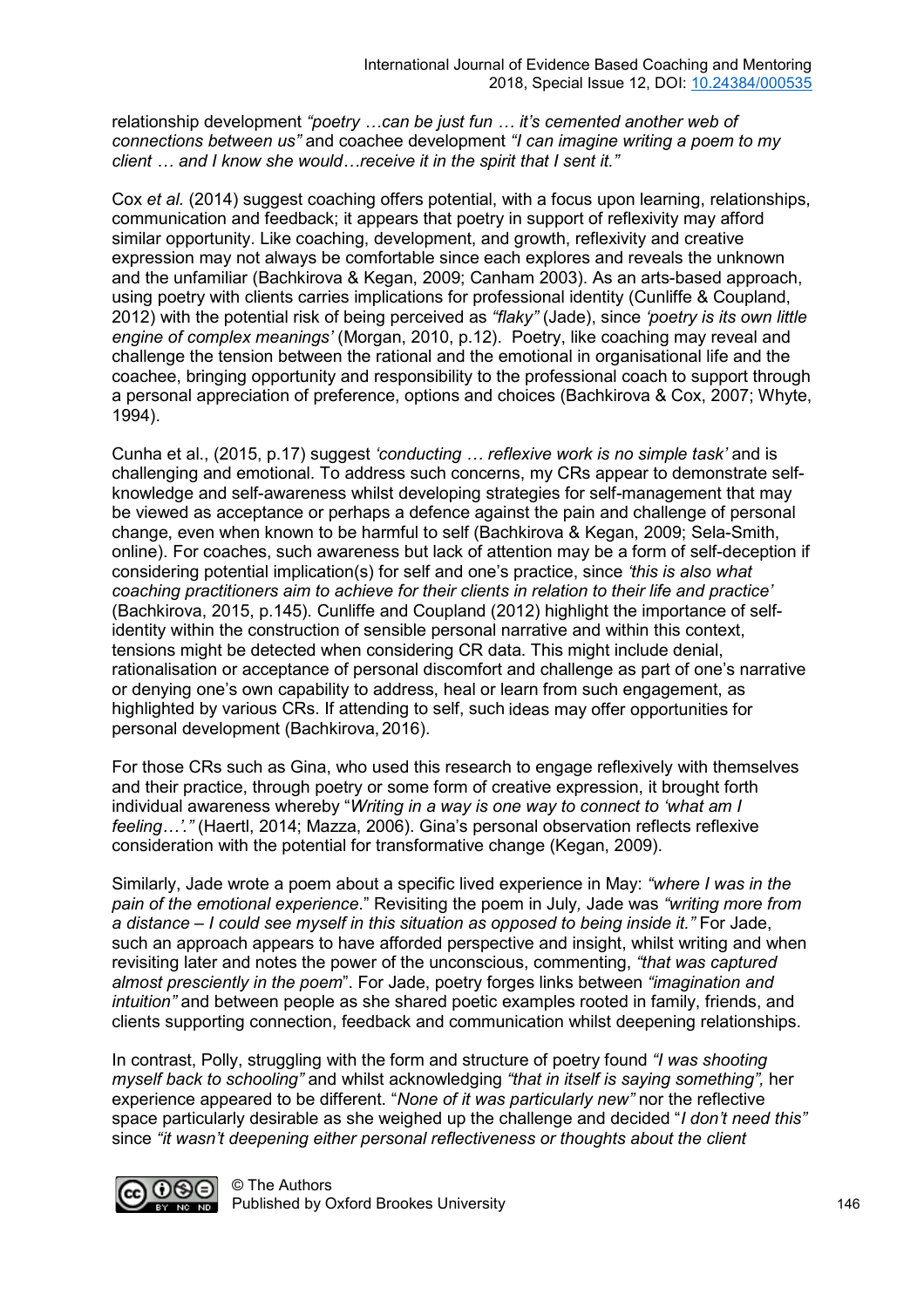*situation*." Polly's experience highlights notions of expectations regarding the task and process of writing poetry which upon exploration, she perceived "*to be the form of poetry."* Polly concluded *"free hand … feels much more comfortable",* specifically, *"writing a story or an essay"* or "*pictures".* 

Similarly*,* Canham (2003, p.124) proposes poetry as a *'revelation',* implying that the poetic journey may not always be comfortable as it reveals and explores the unknown and unfamiliar, which may in turn generate an emotional response for the poet and the audience.

My research reveals that creative expression supports reflexive practice by acting as a bridge between the subjective and the objective; the intangible and the tangible.

**Self-coaching and Self-Leadership** emerges as the final integrated theme from my HI and HSSI research and attends to the value in understanding, appreciating and respecting self as an individual in support of personal growth and professional practice. This integrated theme draws upon first and second-order themes to emerge from my HI and HSSI data as demonstrated in diagram 5. This integrated theme speaks to the importance of prioritising self, based upon a postmodernist worldview as reflected in diagram 5 and expressed by Jade:

*I am here in service of you; to do that I must be aware that my first responsibility is to be in as great a service of myself as a whole person as I can.*



#### *Diagram 4: The territory of the Self-Coaching and Self-Leadership theme*

Polly, reflecting the curiosity of many of the CRs, noted

*Every time I come into contact with another, I am using the experience to consciously … shift and to change and to question …* 

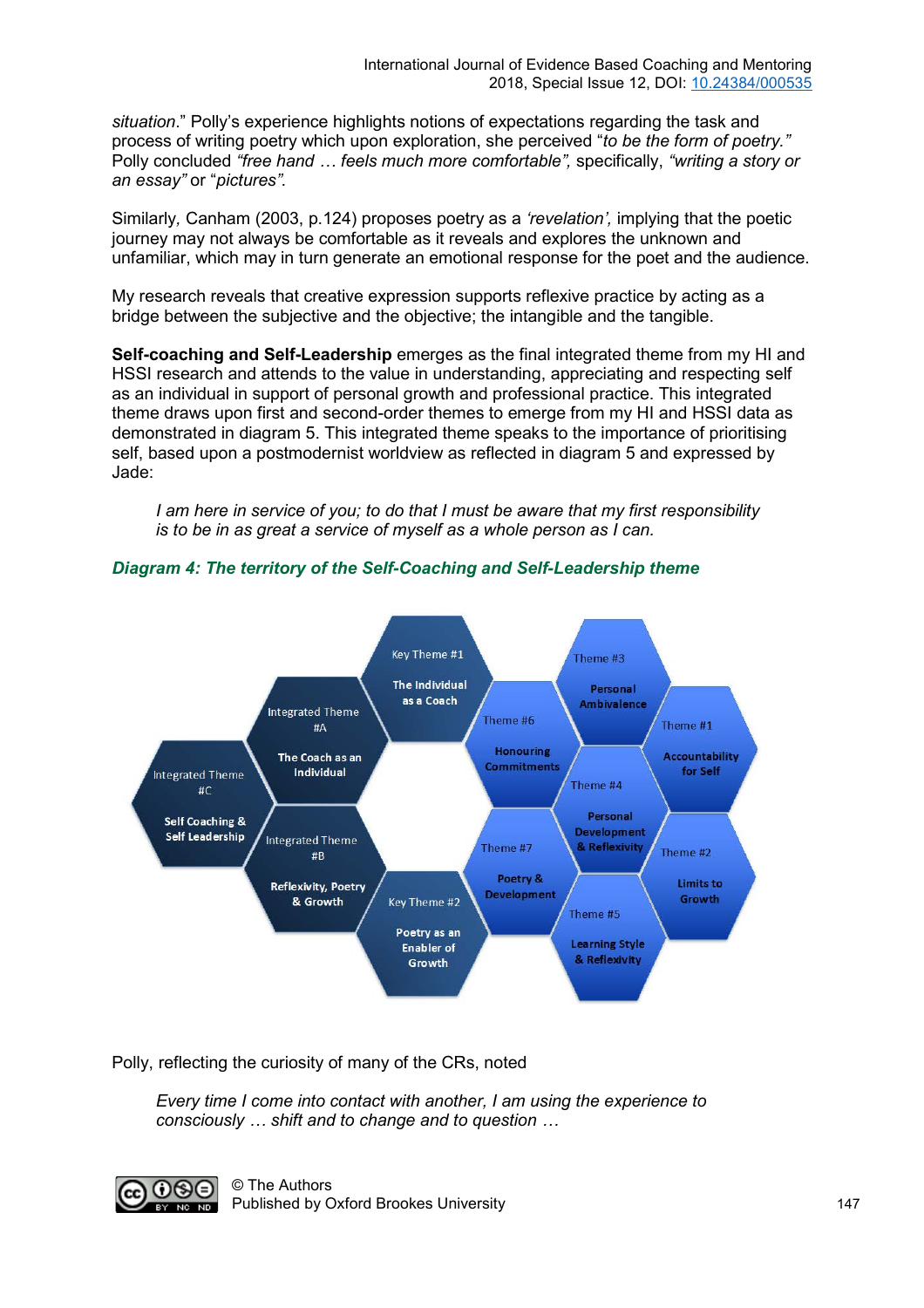considers the possibility and potential for the coach to move beyond reflective engagement as an individual practice or during supervision and to use poetry as a reflexive vehicle to integrate experience, reflection and emotional response, supporting personal growth.

Wall *et al.* (2017), Bachkirova (2016) and Sela-Smith (2016) highlight the importance of selfcare in supporting psychological and physical wellbeing and sustaining/ improving the quality of coaching practice. Supervision is typically the acknowledged means for addressing issues of understanding, development and wellbeing; however, with apparently variable uptake and practice, accountability for self and quality of practice starts with self (Hawkins & Smith, 2006). Given the important role of the coach in supporting coachee reflexivity and of the coach practising for self as part of professional coaching practice, holding self to account carries weight (Iordanou *et al.,* 2017; Cox *et al.,* 2014). My data indicates is there is not a prescribed, 'one size fits all' approach when it comes to the self-care of a coach, but rather an urgent recommendation to engage with self-care, however challenging it may be in terms of time, space or content to heal, develop and grow in support of personal wellbeing and professional coaching practice (Bachkirova, 2016). Nevertheless, it falls to the individual to take responsibility and accountability for optimisation of learning, managing personal limits to growth and managing personal health and wellbeing to optimise personal practice between supervision sessions.

If a coach wishes to maximise the investment in supervision, and subject to his/her contracting approach (Hawkins & Smith, 2006), then reflecting upon work and experience between sessions and considering such experience at a deeper, reflexive level, might support supervision preparation. Such self-leadership parallels a coaching perspective where the relationship between continuous personal and professional development is intertwined and the cornerstone of professional practice (Bachkirova, 2016).

Whilst the numbers that chose to engage with the poetic writing task were limited, the numbers who embraced reflexivity and creative expression, were higher. Of this group, all participants indicated they had benefitted either emotionally or in terms of affording choice as to a different way of connecting with self and others. Lucas summed up the sentiments of many as *"I saw … the possibility"*. In coaching, whether self or clients, that is the start of opportunity … to expand horizons, to consider alternatives, to explore possibilities (Cox *et al.,* 2014). My research interest inherently reflects a challenge to traditional coaching practice by proposing poetry as a medium with which to embrace reflexive practice (Cunliffe, 2002). Inviting consideration of an alternative, creative approach reflects a challenge to existing practice and opportunity to expand personal capability and practice (Bachkirova & Lawton Smith, 2015; Canhu *et al.,* 2015).

This integrated theme considers the possibility and potential for the coach to move beyond reflective engagement as an individual practice or during supervision and using poetry as a reflexive vehicle to support personal growth and professional coaching practice. The theme promotes self-leadership and self-coaching as a supportive enabler of ongoing professional practice and valuable supervision sessions. The data suggests that investment in self reflects commitment to and accountability for self-leadership, self-care and selfdevelopment. Investing in self-care to avoid self-deception and self-sabotage is in the interests of coach and coachee and supports the enhancement of personal and professional capacity development (Bachkirova, 2016; Sela-Smith, 2016).

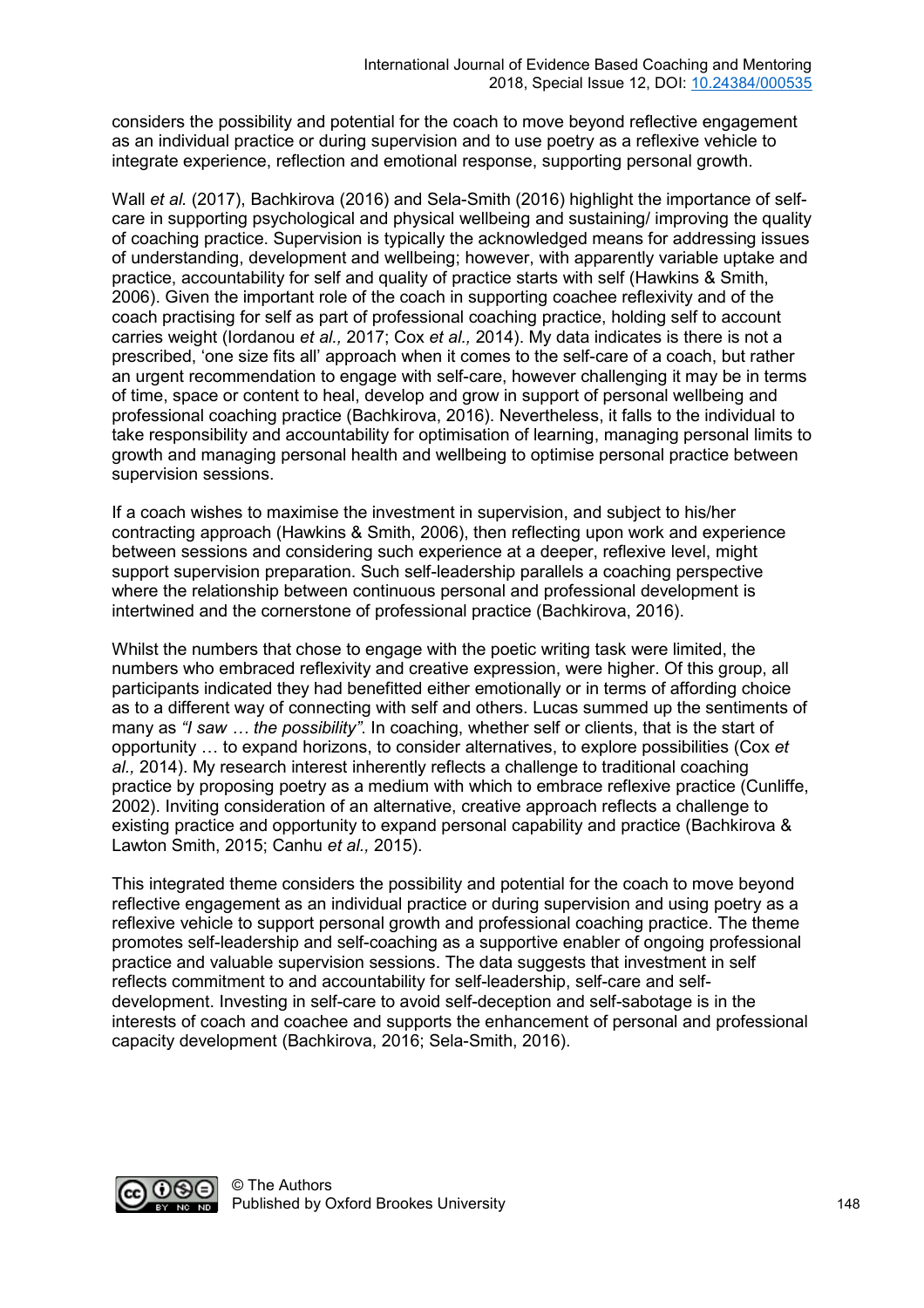# **Analysis of Integrated Themes and Emergent Findings**

The final stage of my research attends to extrication of the vital messages for each theme and draws upon analysis of CR data and releases the core elements of each theme. Extrication is an extension of the HI process, drawing upon the HSSI methodology. The four lenses supporting deeper analysis were Self Deception (Bachkirova, 2015), Basic Emotions (Plutchik, 2001); Adult Development (Kegan, 2009) and Self Doubt (Hindmarch, 2008), which emerged from creative application of the principles of Sela-Smith's (2002) HSSI process when analysing my poetic data. These four lenses extricated additional insight with the validation of such insight, drawing upon the work of Cunliffe and Coupland (2012) and offering the opportunity to experience anew findings relating to my research study and myself (Sela-Smith, 2002). Embracing the same four lenses to analyse the integrated themes that have emerged from my CRs' data, was vital in support of rigour and integrity of process, potential insights and correlation of experience.

Additional consideration of 'The Coach as an Individual' revealed the underlying complexity of self-leadership for the coach who endeavours to move beyond aspiration to action, bridging the gap between intent and application with respect to personal development (Cunha *et al.,* 2015; Bachkirova & Kegan, 2009). Supervision is promulgated as the vital enabler of ethical competent coaching practice, but my data indicates that investment in supervision is variable in terms of time and focus (Hawkins & Smith, 2006). Opportunities emerge in the formal development of coaches and supervisors to potentially address the development of a reflexive mindset in support of self-leadership and a quest to minimise issues of self-deception and self-imposed (unconscious) limits to growth, to support self-care and ongoing self-management (Bachkirova, 2016; Cunha *et al.,* 2015; Senge, 1990).

Similarly, additional consideration of Reflexivity, Poetry & Growth suggests poetry offers a unique approach to embracing reflexivity, creating opportunity to enhance personal capability, insight, learning and practice (Bachkirova & Lawton Smith, 2015; Cunliffe, 2002). Such considerations appear vital for professional coaching practice where the ongoing challenge in an unregulated profession is for each coach to hold self to account for authenticity and congruity, alongside ethical practice and professional standards (Iordanou *et al.,* 2017; Cox *et al.,* 2014). As suggested by Haertl (2014), Baker and Mazza (2004) and Pennebaker (1997), in this research study those who engaged with the writing task appeared to benefit emotionally, cognitively and practically. Additionally, many of the coaches, including myself, benefitted from consideration of related issues of self-care, wellbeing and development (Wall *et al.,* 2017; Bachkirova, 2016). Kegan, in discussion with Bachkirova (2009, p.18) notes *'it turns out to be interviewed this way is intrinsically rewarding'* as people feel they are being listened to in a genuine and authentic manner and that in turn, '*they are being understood.'* These sentiments were endorsed by Faye as *"openness, allowing and at the same time holding and containing"* provided *"a level of security and understanding*" that speaks to feeling valued and accepted as an individual in support of expansion, congruity and learning (Bachkirova & Kegan, 2009). Such gifts of appreciation and acceptance may be catalysts for personal, transformative growth and a move beyond existing personal narrative to realise true potential. However, responsibility for such endeavour relies upon the personal motivation, and curiosity of the individual coach (Cox *et al.,* 2014; Cunliffe & Coupland, 2012).

Exploring the integrated theme of self-coaching and self-leadership through the four lenses reveals the challenges of effective self-leadership, efficient self-management and the crafting of authentic being, identity and narrative appear to be ongoing and unrelenting

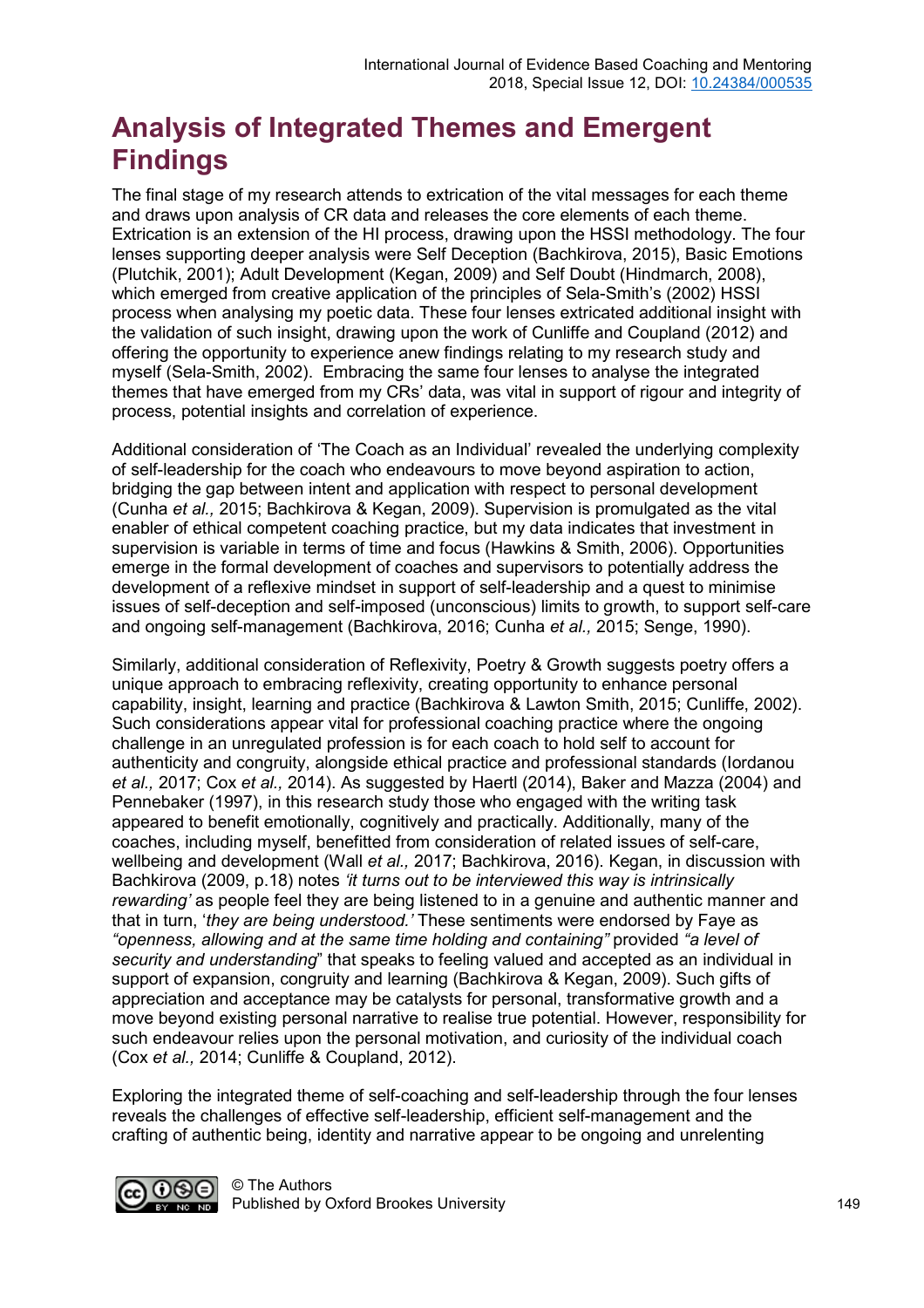(Cunliffe & Coupland, 2012). The craft of becoming mirrors such sentiments. The potential of poetry or creative expression acting as a reflexive vehicle for cathartic release, sensemaking and revelation plus the analysis or review of the poetry, emerge as examples of selfleadership for some CRs (Iordanou *et al.,* 2017; Cunha *et al.,* 2015). As a coach, the potential returns of focusing beyond the known and familiar to move into the unfamiliar and unknown appear to lie in the enhancement of capability and capacity, plus personal and professional fulfilment (Bachkirova & Lawton Smith, 2014).

# **Conclusions**

#### **Identity**

The research indicates that a clear appreciation of the distinctions between reflection and reflexivity may not be confidently assumed by the professional coaching associations, academics, supervisors, coach and supervisor training providers or coaches. This appears to have consequences for personal growth, professional practice and ethical standards and to potentially afford a broader and deeper appreciation of the complexity and challenge(s) of being a coach (Cox *et al.,* 2014). Facilitation of personal deliberation as to the what, how and why of self as a coach focuses upon proactive ownership of one's personal development agenda, with accountability for its application residing with the individual (Cunliffe, 2004). This apparently carries implications for identity and personal narrative as a reflexive coach practitioner.

The writing of poetry supports self-expression and the bringing forth of alternative perspectives, insight and choice as to who I am and how I wish to be. Such existential considerations support clarity of identity and way of being, personally and professionally, in a postmodernist world of ambiguity and change. As a coach, such considerations support differentiation, alongside a wider contribution to the development and enrichment of personal and professional coaching practice (Cox *et al.,* 2014).

#### **Beyond Personal Narrative**

As an ongoing process of discovery and growth, reflexivity draws upon personal experience and demonstrates a commitment to exploring and learning about self, personal influence and the influence of others upon self. Personal responsibility and accountability for such practice resides with the individual coach and carries implications for professional, ethical and competent practice (Bachkirova, 2016). The creation of poetry emerges as a creative practice which facilitates a smooth transition between reflecting upon an experience and reflexively engaging with an experience. Such an approach may support personal challenges of engaging with reflexivity whilst facilitating wider and deeper self-awareness, and bringing forth alternative perspectives, insight, choice and learning for the individual (Grisoni, 2017).

The 'creation of poetry' as an enabler of reflexive practice directs attention towards *'growth'*  or breadth and depth of the whole person, drawing upon personal experience and enabling a platform for discussion, debate, collaboration and fresh insight for all parties (Bachkirova & Lawton Smith, 2015). Such an approach is likely to be systemic, occasionally uncomfortable, focused upon improvement and growth, with ongoing questions regarding impact and influence. Without a clear appreciation of the concept of reflexivity, engagement with an innovative arts-based approach such as writing poetry to engage with reflexivity may be a step too far without direct support to bridge potential experience and relevance-gaps (Wall, 2017; Palmer & Iordanou, 2015).

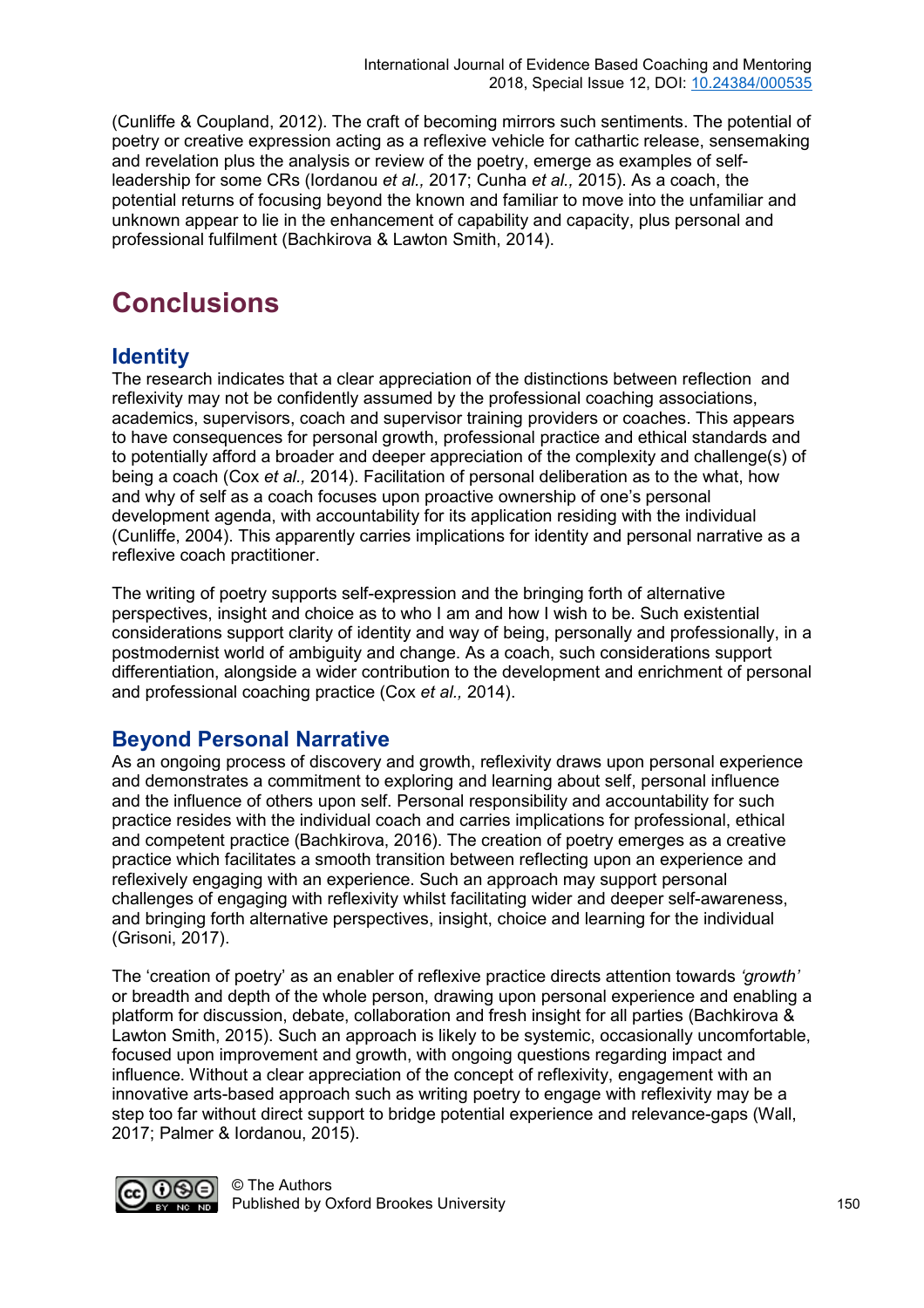#### **The Craft of Becoming**

The research suggests that self-management, with its emphasis upon competencies and professional standards, is important for survival; however, self-leadership is an ongoing quest for personal growth through capability enhancement, personal care, and expansion. Professional coaching practice reflects the alignment of professional conduct, standards and values, which are in turn congruous with identity and narrative. Such congruity is an outcome of disciplined, ongoing investment in self-leadership and self-coaching, implying an awareness and curiosity about self and others whilst embracing and engaging with the emotional highs and lows associated with growth (Bachkirova & Kegan, 2009). With an understanding that perfection is unachievable, the aspiration for personal and professional congruity, development and growth is demanding, unremitting and reflects the highest levels of intent. As a means of sense-making and revelation of self to self, poetry can support professional coach development through the interweaving of skills development *(techne),* episteme *(knowledge of the field)* and into a mature level of practical wisdom (*phronesis)*. Poetry facilitates the navigation of the complexities of life by embracing the plurality of what it is to be human and a professional coach in the twenty first century.

With self-leadership encompassing self-nurturing and self-nourishment plus the aim of ongoing expansion and learning, it appears self-management may offer a short-term coping mechanism whilst self-leadership affords long-term growth and development, based upon self-understanding, recovery and investment in reflexive practice (Cunha *et al.,* 2015). Selfleadership, rooted in a quest for balance across apparently competing dimensions such as mind and body, self and others, work and play, the new and the familiar, reflects a commitment to learning and in coaching, congruity (Cunha *et al.,* 2015). It appears that at the core of self-leadership lies courage, curiosity and compassion for self.

My research confirms that poetry is a useful reflective enabler for sense making and learning and reveals that writing poetry offers support for reflexive engagement, facilitating sense making, access to the subconscious and learning as it can act as a useful receptacle for emotional release, objectification and perspective. The creative writing process offers space, time and perspective to facilitate deeper reflexive consideration of personal values and beliefs, the influence of self and others in real time and retrospectively, bringing forth choice and opportunity for proactive learning and growth.

From a research perspective, this study makes contributions to the use and application of Heuristic Inquiry by combining HI with HSSI and draws upon mind mapping and word cloud techniques as part of the data analysis process.

Drawing upon HI as a methodology to explore Poetry, Practice and Potential has revealed opportunities for further research in two key areas. Consideration of reflexivity as a triple loop learning process, may offer emergent insights benefitting the training and development of coaches and supervisors whilst contributing to the enrichment of coaching capability (Bachkirova & Lawton Smith, 2015). Furthermore, the relationship between learning styles and reflexivity may merit investigation in support of facilitating engagement, learning and improving professional coaching standards (Iordanou *et al.,* 2017).

### **References**

Bachkirova. T. (2016). The Self of the Coach: Conceptualization, Issues and Opportunities for Practitioner Development. *Consulting Psychology Journal: Practice and Research,* 68(2), 143-156

Bachkirova. T. (2015). Self-deception in coaches: an issue in principle and a challenge for supervision. *Coaching: An International Journal of Theory, Research and Practice*, 8(1). 4-19

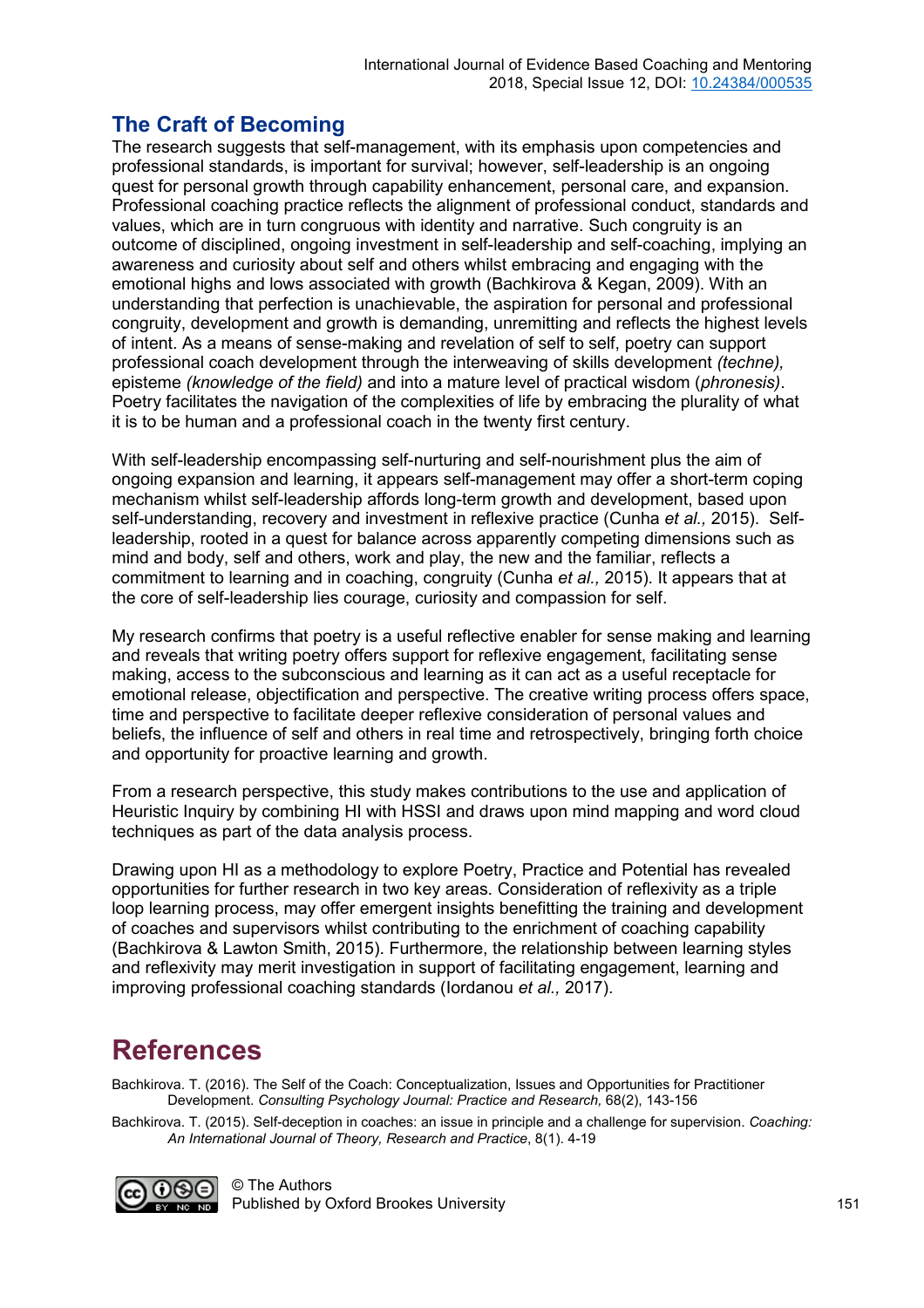- Bachkirova, T., Jackson, P., Gannon, J., Iordanou, I. and Myers, A. (2017) Reconceptualising coach education from the perspectives of pragmatism and constructivism, *Philosophy of Coaching: An International Journal*, 2(2), 29-50 Retrieved December 2017 from <https://philosophyofcoaching.org/>
- Bachkirova, T., & Kegan, R. (2009). Cognitive developmental approach to coaching: an interview with Robert Kegan. *Coaching: An International Journal of Theory, Research and Practice,* 2(1),10-22
- Bachkirova, T., & Lawton Smith, C. (2015). From Competencies to capabilities in the assessment and accreditation of coaches. *International Journal of Evidence Based Coaching and Mentoring,* 13(2), 123- 140
- Bachkirova. T., & Shannon. N. (2013). Self-Deception in Leadership from a Developmental Perspective. *Integral Leadership Review* June 2013, [online] Retrieved 31st May 2016 from: [http://www.integral-review.org](http://www.integral-review.org/)
- Bachkirova, T., Spence, G., & Drake, D. (2016). *The Sage Handbook of Coaching.* London: Sage
- Baker, K.C., & Mazza, N. (2004). The healing power of writing: Applying the expressive/creative component of poetry therapy. *Journal of Poetry Therapy*, 17,141-154
- Baikie, K., & Wilhelm, K. (2005). Emotional and Physical Benefits of Expressive Writing. *Advances in Psychiatric Treatment,*11, 338-346
- Braun. V. & Clarke. V. (2006). Using Thematic Analysis in Psychology *Qualitative Research in Psychology,* 3(2), 77-101
- Briggs, A. (2012). *Waiting to be Found.* London: Karnac Books
- Canham, H., & Satyamurthi, C. (2003 & 2006). *Acquainted with the Night*: *Psychoanalysis and the Poetic Imagination.* London: Karnac Books Ltd
- Cox. E., Bachkirova. T., & Clutterbuck. D. (2014). *The Complete Handbook of Coaching.* 2<sup>nd</sup> ed. London: Sage Publications Limited
- Cunha. M., Pacheco. M., Castanheira. F., & Rego. A. (2015). Reflexive work and the duality of self-leadership. *Leadership* 0(0), 1-24
- Cunliffe, A. (2016). **'***Qualitative Research Methodology'* Lecture: Hull University 2nd March 2016
- Cunliffe. A. (2004). On Becoming a Critically Reflexive Practitioner. *Journal of Management Education,* 28(4) 407 - 426
- Cunliffe, A. & Coupland, C. (2012). From Hero to Villain to Hero: Making experience sensible through embodied narrative sensemaking. *Human Relations,* 65, 63-88
- Davidson, A. & Schwarz, D. (2011). Creative approaches to continuous development in Passmore. *Excellence in Coaching* (pp.217-236). London: Kogan Page
- Grisoni. L. (2017). Visual imagination, reflexivity and the power of poetry: inquiring into work-life balance. *Journal of Social Work Practice* (CJSW), 31(1), 137-152
- Grisoni, L., & Page, M. (2015). The Special Topic of Organisational Disruption: An Editorial. *Organizational Aesthetics*, 4(1), 108-111
- Haertl, K. (2014). Writing and the development of the self-heuristic inquiry: A unique way of exploring the power of the written word [online]. *Journal of Poetry Therapy: The Interdisciplinary Journal of Practice, Theory and Education* [Accessed 1/3/2017]
- Hawkins, P. (2015). *Humanistic Psychology in the 21st Century; The Next Revolution We Need?* Marianne Fry lecture, 26<sup>th</sup> September 2015 UK: Bristol
- Hawkins, P. & Smith. N. (2006). *Coaching, Mentoring and Organizational Consultancy* Supervision and Development Reprint. Maidenhead: Open University Press, 2010
- Hindmarch, L. (2008). An Exploration of the Experience of Self Doubt in the Coaching Context and the Strategies Adopted by Coaches to Overcome It. *International Journal of Evidence Based Coaching & Mentoring*  Special Issue No. 2 Autumn [online]. Retrieved on 15<sup>th</sup> January 2016 from http://www.obc.org.uk/2008/11
- Iordanou. I., Hawley. R., & Iordanou. C. (2017). *Values and Ethics in Coaching.* London: Sage
- Kaplan. R., & Norton. D. (2001). *The Strategy Focused Organisation.* Boston: Harvard Business School Press
- Kegan, R. (2009) What "form" transforms? A constructive-developmental approach to transformative learning in Illeris, Contemporary Theories of Learning: Learning Theorists in their own words. Abingdon: Routledge

Mazza, N. (2006). *Poetry Therapy*: Theory & Practice. 2nd ed. London: Routledge

Mezirow, J. (2009) An overview on transformative learning in Illeris. *Contemporary Theories of Learning*: Learning Theorists in their own words. Abingdon: Routledge

Morgan, C. (2010). *What Poetry Brings to Business.* Michigan: The University of Michigan Press